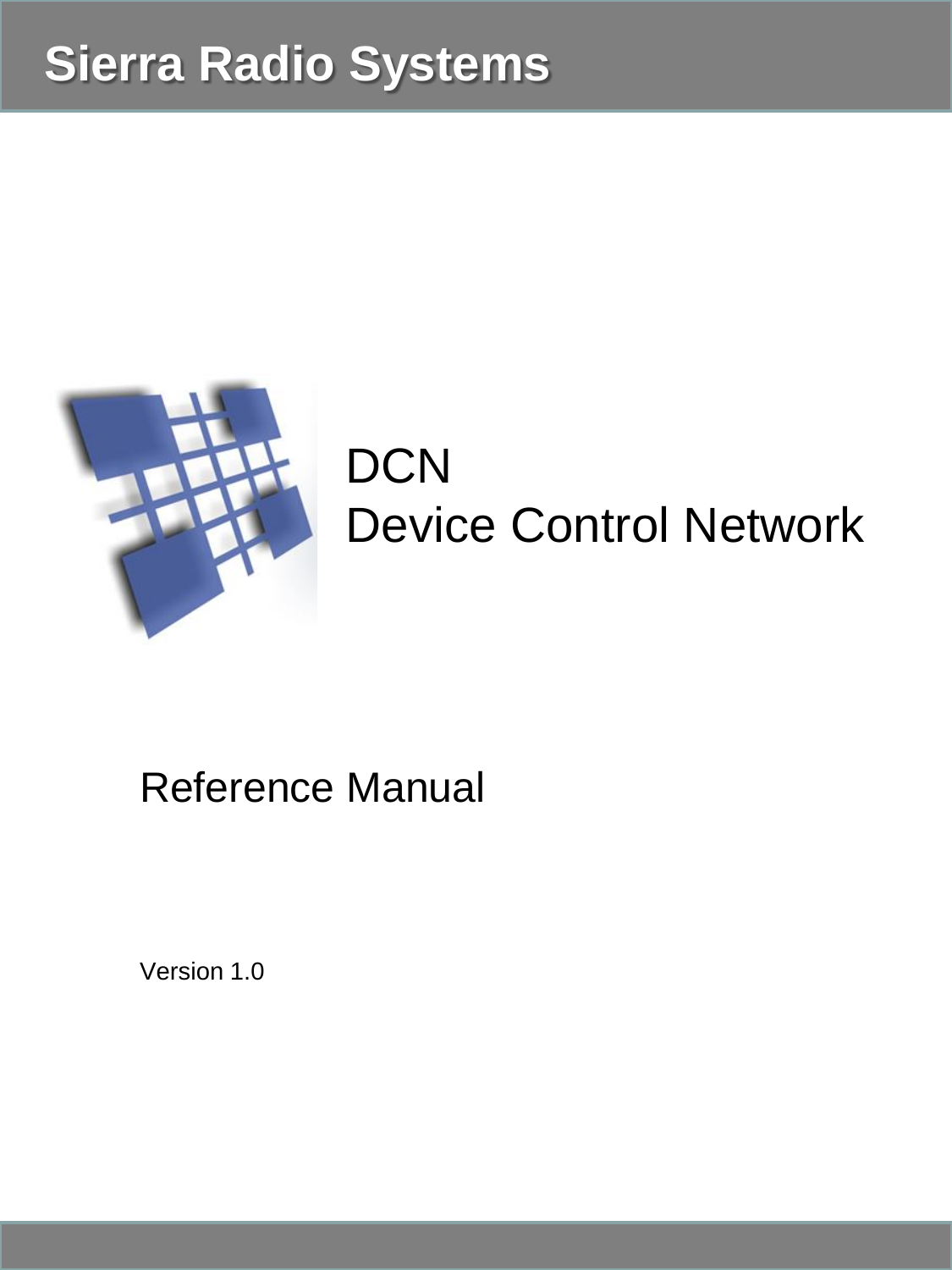## Sierra Radio Systems Device Control Network



#### **INTRODUCTION**

The Sierra Radio Systems Device Control Network (DCN) provides a way to allow multiple devices communicate on a wired or wireless network. The primary application for the DCN is to allow one or more master nodes, typically a conventional computer, embedded linux SBC like a Raspberry Pi or Beaglebone or a dedicated hardware control device, to control and monitor a network of real-time control devices. The DCN specification defines three components or layers, of the network definition.

Layer 1 – The physical and electrical connections. This layer defines the physical standard mechanical connectors, pin assignments, signaling voltages, and RF frequencies

Layer 2 – The packet format, speed and timing. This layer defines the format of data packets sent on the network including packet addressing, error detection, and retry mechanism.

Layer 3 – The payload or application data format. This layer defines the format of the payload being sent from point A to point B for various predefined device types such as remote relays, volt meters, temperature probes, etc.

The payload format is defined but the format allows for users to define their own devices and payload structure.

#### **LAYER 1 - PHYSICAL CONNECTIONS AND ELECTRICAL SIGNALING**

The DCN is a "dual-band" system meaning that data may be transmitted over wired or RF communications paths or both.

#### **Physical Connections**

The control protocol can be transmitted over any type of communications medium. The most common connections are wired through an RS485 connection, a wireless connection, typically using an RF mesh data network or over ethernet.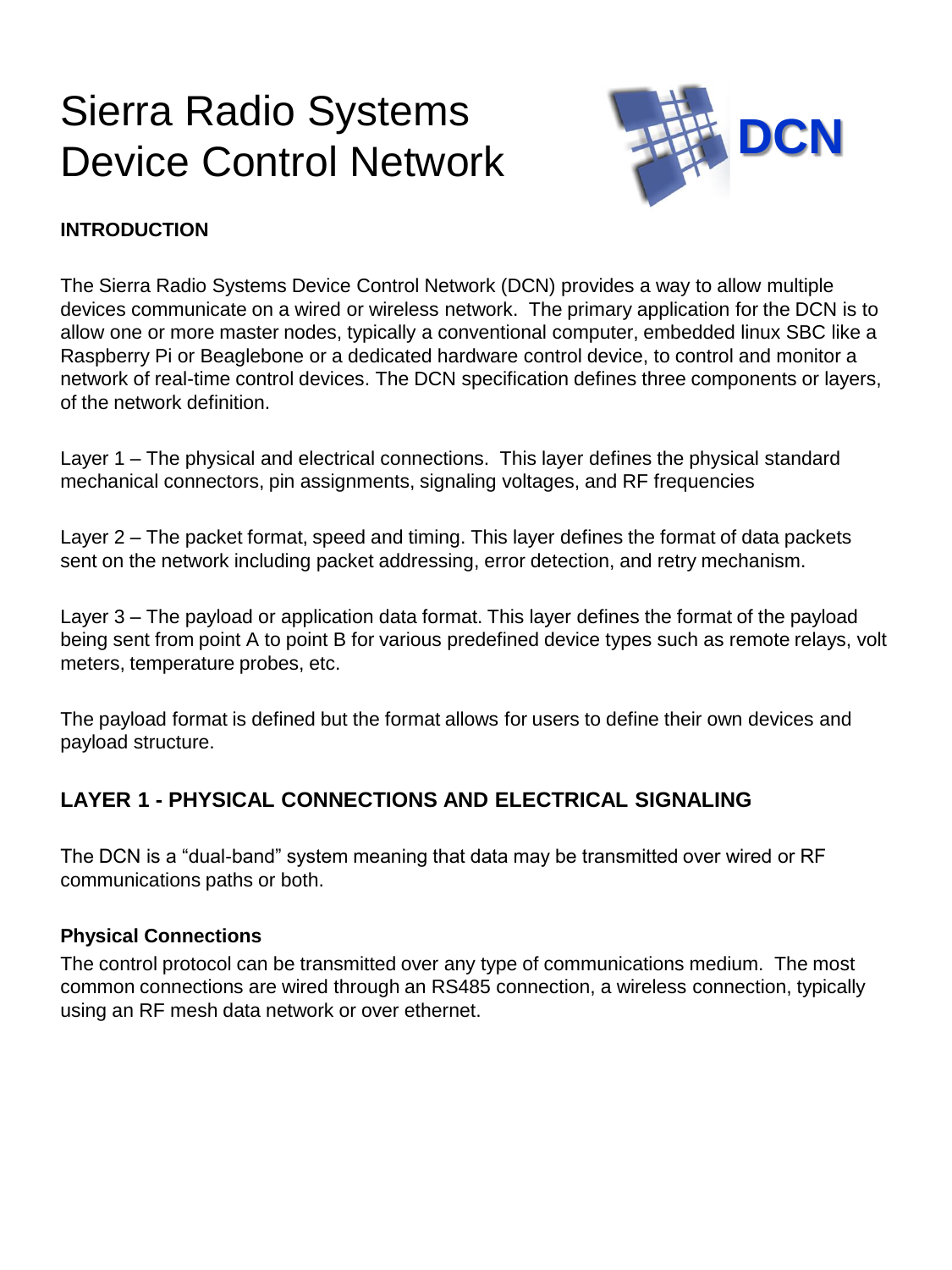#### **Wired RS-485**

The RS485 wired implementation can be a simple pair of wires or commonly available Ethernet CAT5 cable and RJ-45 connectors. While the DCN protocol has nothing at all to do with Ethernet except that we take advantage of the wide availability of premade cables with 8 wires. The CAT5 cable provides 8 wires which carry the network traffic and power. Devices may support the simple twisted pair or the RJ45 connector or both. This approach makes it easy to add more devices to the network without the need for any kind of hub or switch.

RJ-45 Cable Assignments

| 1 – Network data signal A | $5 - +12$ VDC |
|---------------------------|---------------|
| 2 – Network data signal B | 6 - Reserved  |
| 3 – Reserved              | 7 - GROUND    |
| 4 – +12 VDC               | 8 - GROUND    |
|                           |               |

For the RS-485 wired connections, this signaling technique is a half-duplex, differential pair that allows multiple devices to be connected to a single pair of wires. RS-485 also has the advantage of allowing devices to be spread over 1000's of feet of cable without the need for signal conditioning or repeaters.

Power can be supplied by any device and delivered to all devices on the network. If a device can supply power to the network, there must be a way to disconnect the power, usually through a jumper block. Only 1 device is allowed to supply power to the network at a time. Network voltage should be between 12-14 VDC. This provides enough of headroom to power any DCN compatible device.

#### **Wireless RF Data Network**

The DCN can also use commonly available RF modules that typically operate on 2.4 GHz and 900 MHz ISM bands. If mesh network radio modules are used, if you add new nodes to the RF network, they automatically become part of the network. This is particularly convenient when extending the range between devices. Each node can be thought of as a serial port that taps into an invisible network of other devices. When data is sent into the serial port of the data radio, the packet will be delivered to every data radio in the network and the packet will be transmitted out of the RF module's serial port into the local device's CPU.

A network can consist of a mixture of wired RS-485 and RF data network enabled nodes.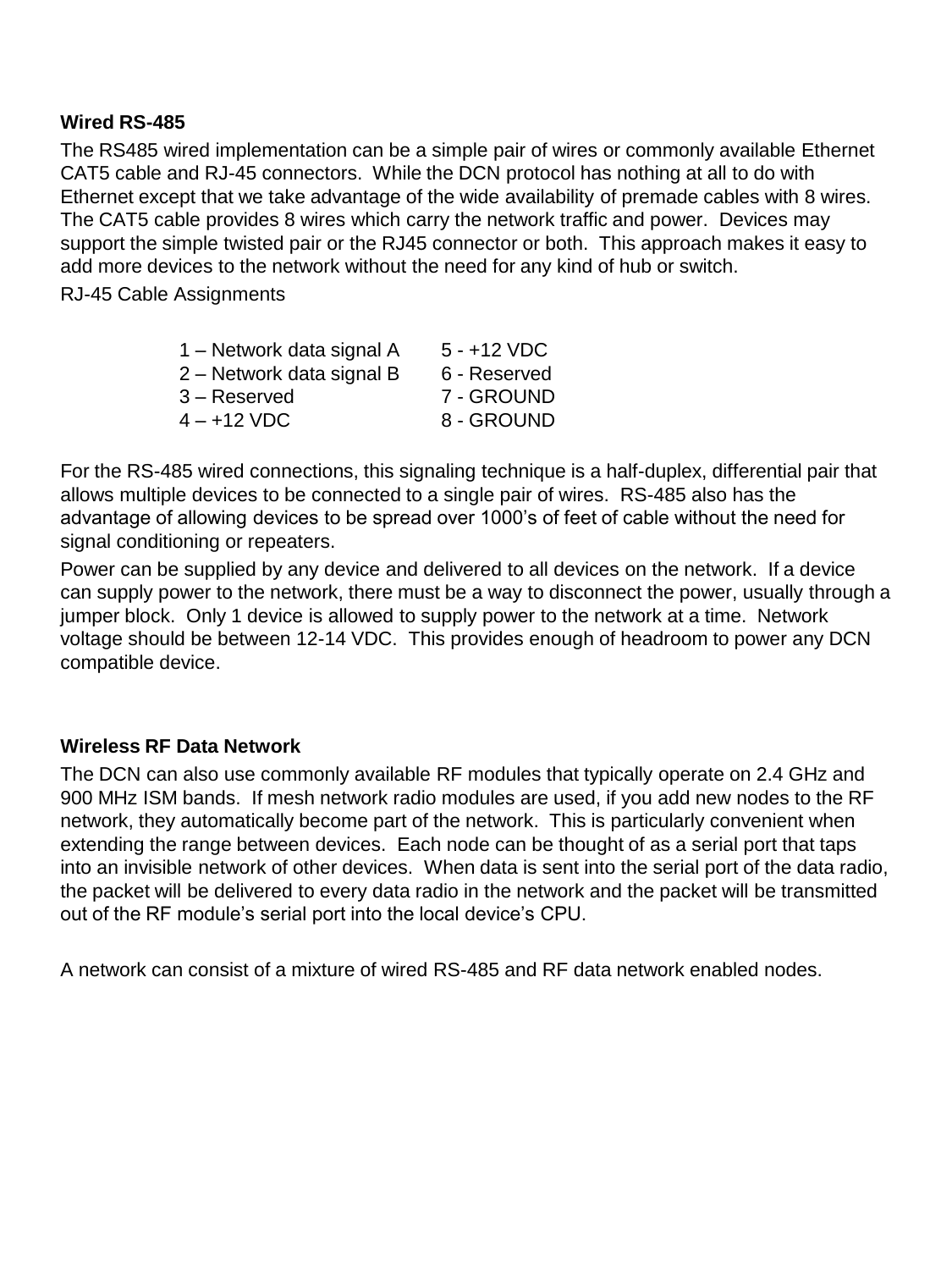#### **LAYER 2 - DATA RATES AND PACKET FORMAT**

The DCN data protocol sends ASCII data at 9600 baud, non-inverted, 8 bits, no parity.

The protocol defines the format of packets of data transmitted on the network. The simple way to think of a packet is a string of ASCII characters that contains the payload to be transmitted from point A to point B and the additional characters necessary to provide synchronization, packet type identification, addressing, and error checking.

A typical packet looks like this...

**/0001:RY1,1:XX** <13>

--------------------------------------------------------------------------------- | Start | From | To | : | Payload | : | CRC | End | | of | Address | Address | | | | | | | or LREC | of | Packet | | | | | | Value | Packet | ---------------------------------------------------------------------------------

#### **Start of Packet ( / )**

A forward slash character / is reserved for the start of packet indication. When a slave device sees the slash, it knows there is a new packet.

#### **From Address / To Address ( 00 01 )**

The next two characters (00) are the "from address". This is typically 00 as the master address but it can be any legal address.

The next two characters (01) are the "to address". This is the destination of the packet and can be any legal address.

All devices on the network must have an assigned address. Two devices should not have the same address to avoid collisions on the network.

#### **Special Broadcast Packet Addressing**

You can direct packets to all devices on the network with a broadcast Direct Packet type // ( Example: //reset )

This addressing mode is mostly used for testing devices where you want to send commands to a device without knowing it's address. If you send a command to multiple devices with the // start of packet, all devices on the network will respond and this will cause a big conflict.

The most useful application is to send a reset to all devices at the same time.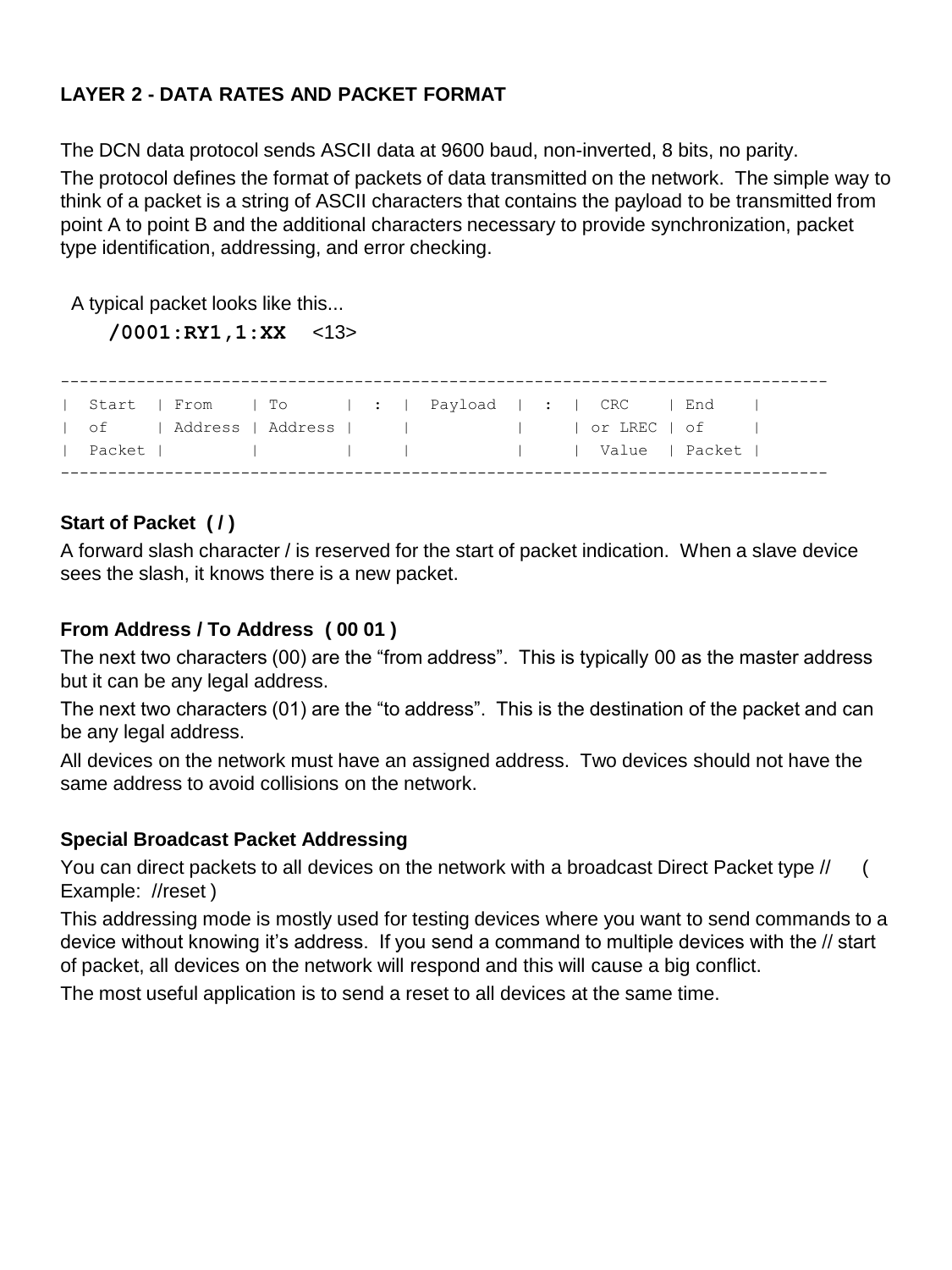#### **Device Addresses**

.

You can assign any node an address using any printable character. However, for maximum functionality, we recommend using numbers as the addresses.

Pre-assigned default device addresses

00 System master. .

01-09 Devices 1-9

Addresses 01-15 are the most common because many devices have dip switches used to set their address. Addresses can also be set over their serial ports in software which will override the hardware address settings. With software addressing, a device can have an address from 16-99. While a device address can include alphabetic characters as well, we don't recommend using them. The main reason is because there is a master command that will cause all devices to announce their presence and the time of response is based on their address. The higher the address the longer it takes to respond. This mode is only used when the master wants to poll for new, unregistered nodes in the network.

#### **Delimiter**

The colon character **:** is used as a delimiter to mark the beginning and end of the payload. As such the packet can not contain any additional colons.

#### **Payload**

The payload is application dependent. See standard command summary.

#### **Error Check Value**

The error check value is an 8 bit LRC.. The LRC is applied to all characters in the packet except the initial start of packet character /. Of course the LRC is not applied to the LRC characters either.

Most devices, as of this writing, do not implement the LRC but use a dummy value of "XX" as a place holder. Future revisions of firmware will support the LRC mode.

#### **End of Packet**

The end of packet character is a carriage return, ASCII byte value 013 (decimal). When an end of packet character is encountered, the input buffer is evaluated.

The evaluation process identifies a packet by finding the start of packet synchronizing character "/", addresses, delimiters, payload and LRC.

If the packet format is correct and the "to address" matches the devices address the payload is extracted and put into the command parser.

If at any point the packet format is not correct or the address does not match, the buffer is flushed.

If the packet is good, the payload will be further decoded and executed.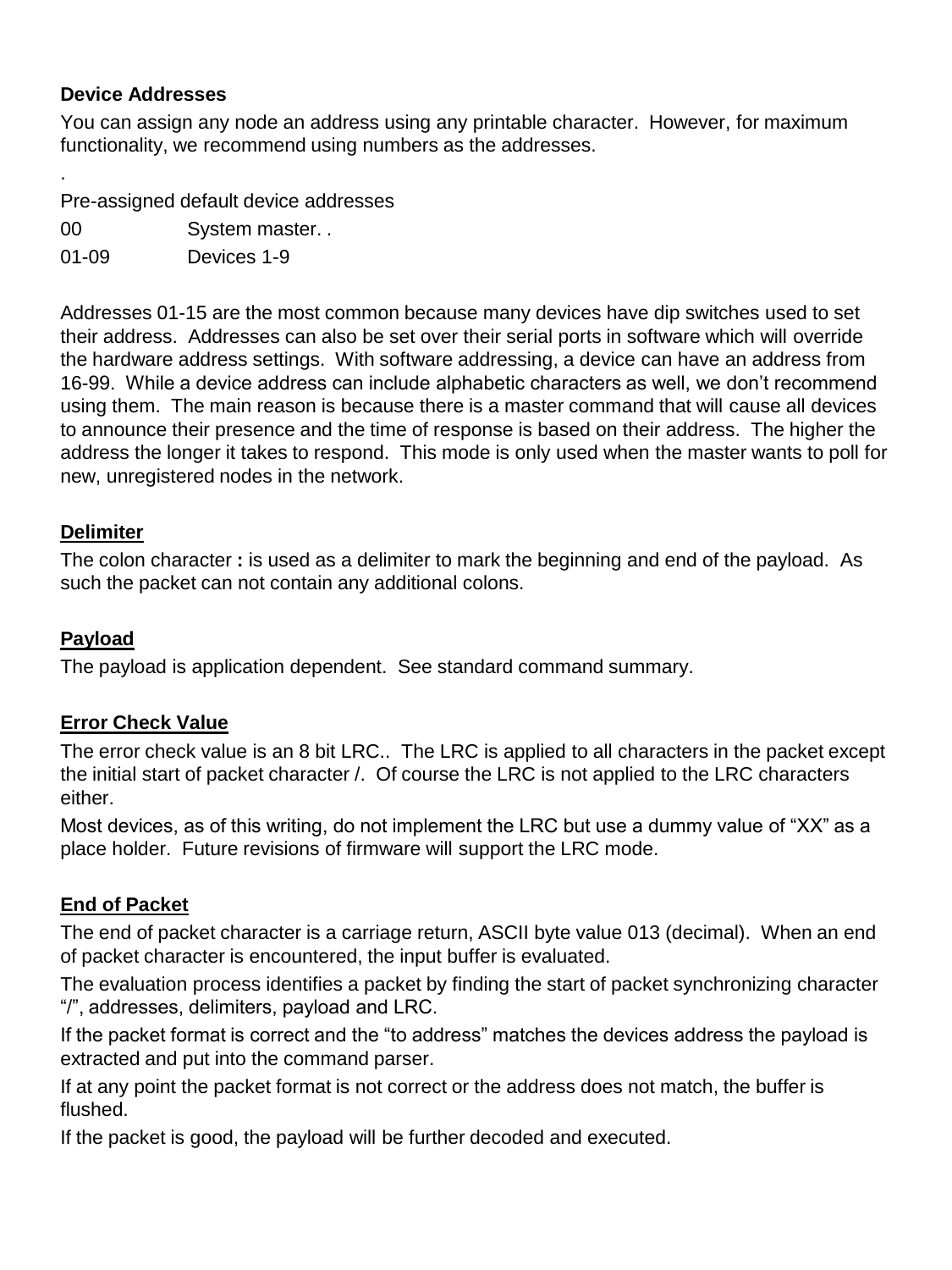#### **PAYLOAD FORMAT**

The payload may contain any printable characters (0-9, A-Z , a-z, and punctuation except / and :) The payload may contain from zero to 9 fields delimited by commas. The comma delimiter must be placed between fields and not at the beginning of the payload.

The payload field assignment is typically a command field followed by zero to 8 argument fields.

For example:

RY1,0

Where the command is "RY1" and argument 1 is "0". In this example the command tells the target device to set relay 1 to a value of 0 (or off).

Upon successful execution of a command, the device may send a response packet back to the "from address", typically the master "00". The form is usually an UPDATE packet that indicates the state of the device after the command was executed. The UPDATE command may be suppressed in a device if it is configured to be quiet but devices typically will provide the update to the master.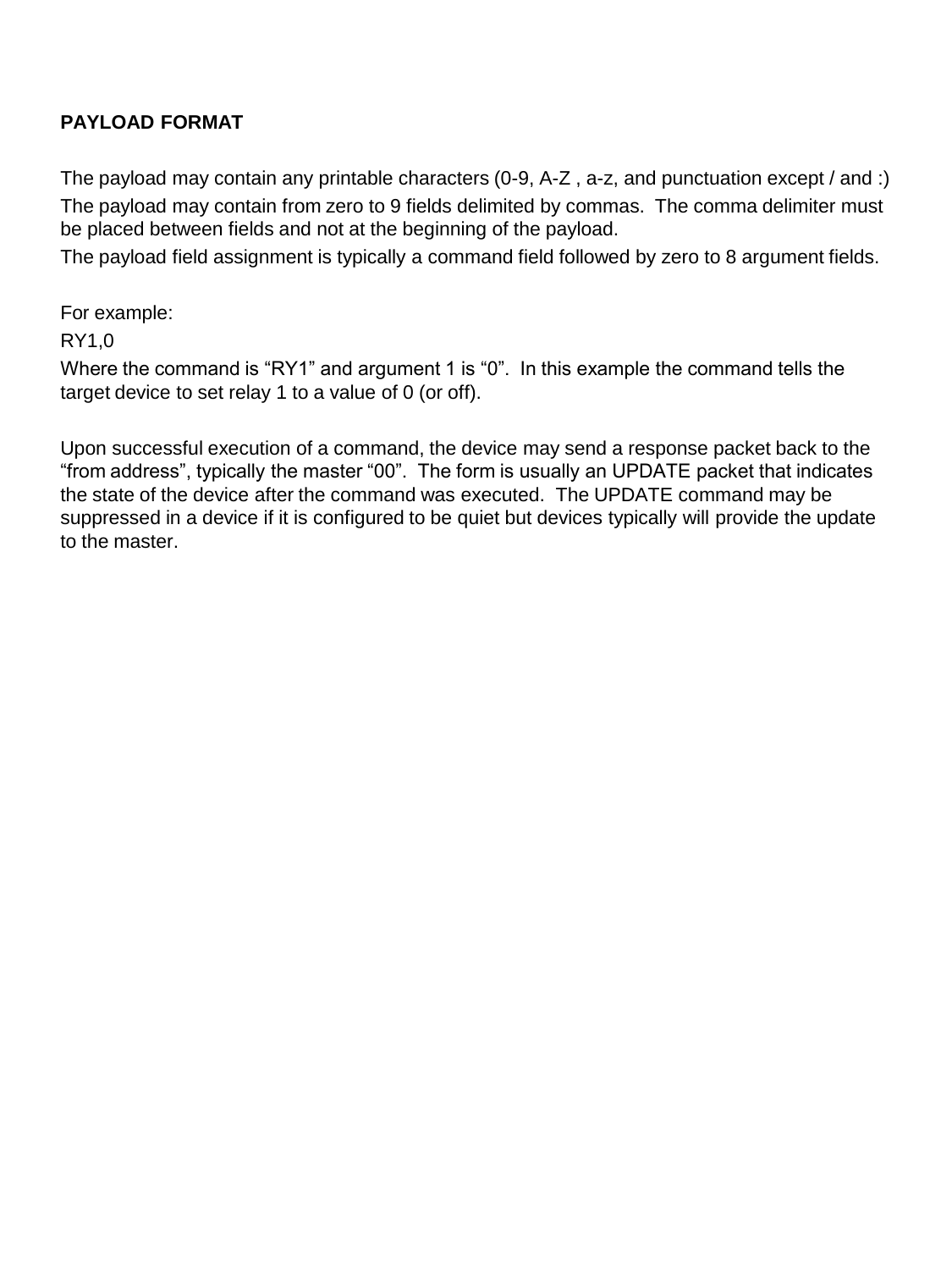#### **STANDARD COMMANDS**

Every device may support a different set of commands. Refer to the device's reference manual for specific commands supported. These examples are presented to provide examples of typical commands.

#### **Common System Commands**

| <b>PING</b>     | Pings device                                                                    |
|-----------------|---------------------------------------------------------------------------------|
| <b>ROLLCALL</b> | Every device will announce it's presence with a delay calculated by its address |
| <b>REBOOT</b>   | Restart the device                                                              |
| <b>REGISTER</b> | Tell the device the master knows it is there                                    |
| <b>RELEASE</b>  | Tell the device it is no longer registered to the master                        |
| SETADDR,5       | Set device address to 5.                                                        |
| ECHO, BLA       | Send the string BLA back to the master                                          |
| <b>HELP</b>     | Display help information                                                        |
|                 |                                                                                 |

#### **GPIO Module model GPIO1 Specific Commands**

#### Relay commands

| RY.01000000 | Turns off all relays except relay 2 which is on |                                                   |
|-------------|-------------------------------------------------|---------------------------------------------------|
| RY3,1       | Set relay 3 to be on                            | (options: 1=on, 0=off, $T = T^{q}$ ggle, P=Pulse) |

UPDATE return packet format

/0100:UPDATE,GPIO1,01000000,0110,12.000,13.700,13.850,4.950,48.200,26.850:XX Where…

| <b>GPIO</b> | Device type which tells the master the format of the following arguments |
|-------------|--------------------------------------------------------------------------|
| 01000000    | State of relays 1.8                                                      |
| 110         | State of digital inputs 14                                               |
| 12.000      | Value of volt meter 1 (referenced to common ground)                      |
| 13.700      | Value of volt meter 2 (referenced to common ground)                      |
| 13.850      | Value of volt meter 3 (referenced to common ground)                      |
| 4.950       | Value of volt meter 4 (referenced to common ground)                      |
| 28.200      | Value of differential volt meter 1                                       |
| 26.850      | Value of differential volt meter 2                                       |
|             |                                                                          |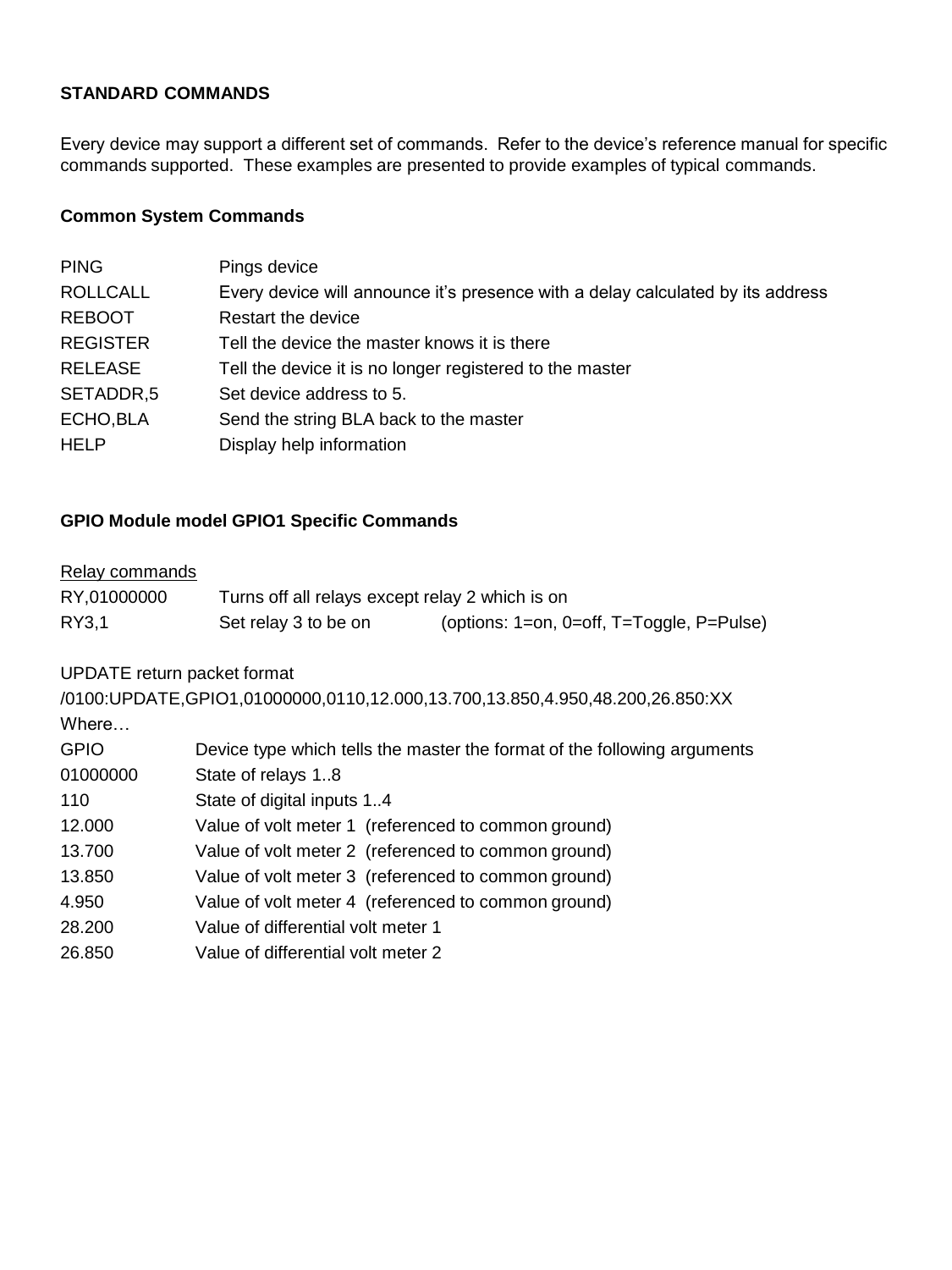### Xbee Data Radio Firmware Configuration Guide

#### Introduction

The xBee line of data radio modules from Digi-International are very flexible and can be configured in a variety of ways. These devices support two different network protocols – ZigBee and Digi-Mesh. Both protocol stacks are built on the industry standard IEEE 802.15.4 network layers. ZigBee and Digi-Mesh build functionality on top of that. Each protocol offers many configuration parameters to tailor the device's behavior to meet the needs of a wide range of applications. For a complete description of configuration options refer to the Digi web site for more details. It is far beyond the scope of this document to present all protocol, and configuration options. We have selected a specific configuration that works very well for the vast majority of applications. If you need different functionality, consult the Digi web site and on-line support groups. To install firmware and set configuration parameters in each radio module, you will use a program called X-CTU available free from Digi-International.

#### Firmware Stack

We recommend the Digi-Mesh protocol stack for our HamStack projects. Digi-Mesh has most of the advantages of the ZigBee mesh network protocol but is simpler to configure and deploy. The only disadvantage to Digi-Mesh is that many vendors support ZigBee while Digi-Mesh is unique to Digi-International products. One great feature of the Digi products is the ability to re-flash the firmware in each module with different protocols. If you start with Digi-Mesh and want to experiment with ZibBee, you just need to load the ZigBee firmware and you are ready to go.

#### ❑ Step 1 – Install X-CTU PC software

The X-CTU software can be downloaded from the Digi-International web site.

#### ❑ Step 2 - Install the Digi-Mesh firmware

For the 2.4 GHz xBee (1mw) module, install modem firmware type: **XB24-DM** For the 2.4 GHz xBee PRO module, install modem firmware type: **XBP24-DM** For the 900 MHz xBee PRO module, install modem firmware type: **XPB09-DM** The field "Function Set" should be set to XBEE PRO DIGIMESH 2.4

There are only a few configuration parameters required to get your data radio module up and running on the network.

#### ❑ Step 3 - Set network ID

This is the "name" of the RF network that all units will join.

This is an arbitrary 4 digit number. You can pick any number you want. You can run multiple independent networks on the same RF channel by setting some modules to one address and other modules in another network to another address and they will ignore each other.

Default recommendation:

#### **Set Networking ID – Modem VID to 7373**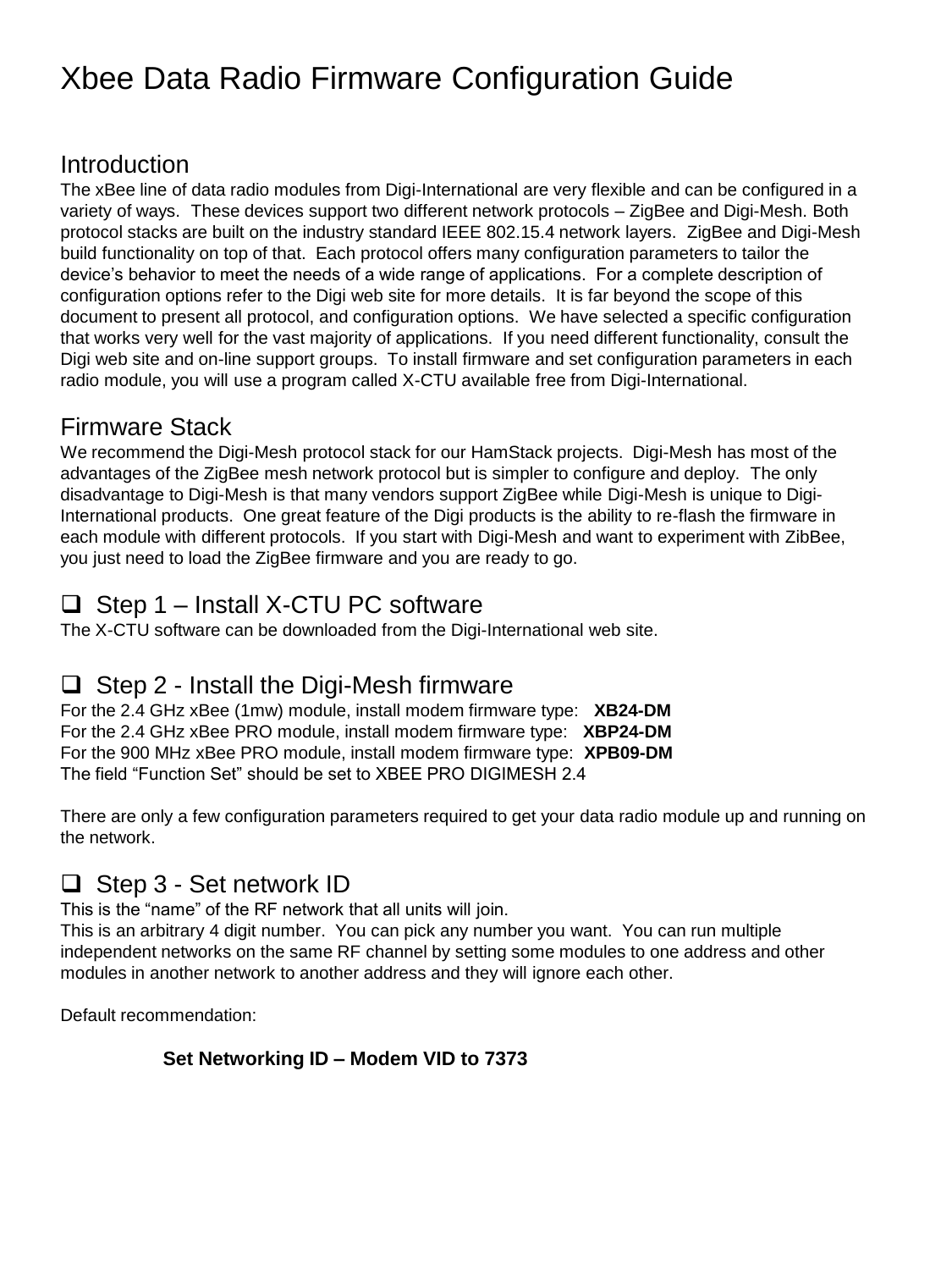# xBee Firmware Configuration Guide

#### $\Box$  Step 4 – Set operating channel

This is one of the 12 available RF carrier channels that the network will operate on. Channels are assigned values from 0C to 17 (C, D, E, F, 10, 11, 12,13,14,15, 16, 17, 18) represented as a hex value. The RF carrier channels overlap with other devices in the 2.4 GHz band including WiFi and Bluetooth networks. Generally speaking you can pick any channel and it will work fine even with these other networks in operation. If you are in an RF dense environment and want to take all steps possible to avoid interference, pick a channel that does not overlap with your local WiFi networks. See the frequency table in the appendix. We recommend using channel C, this channel overlaps with WiFi channels 1, 2 and 3.

Default recommendation:

#### **Set Network CH – Operating Channel to C**

#### $\Box$  Step 5 – Set device address

Setting the high order destination address to 0 and the low order destination address to FFFF will put the radio in broadcast mode. All data packets received will be sent to the serial port. This makes the network operate as a simple mesh of all devices where any data going into one data radio's serial port will appear at the output of all data radios. The device's CPU will then process the payload of the packets.

Default recommendation:

#### **Set Addressing DL – Destination Address Low to FFFF Set Addressing DH – Destination Address High to 0**

#### $\Box$  Step 6 – Set serial port configuration

The data radio module's serial port can be configured to one of eight standard baud rates including 1200, 2400, 4800, 9600, 19200, 38400, 57600, 115200, and 230400 baud.

Default recommendation:

**Set Serial Interfacing BD – Baud Rate to 9600**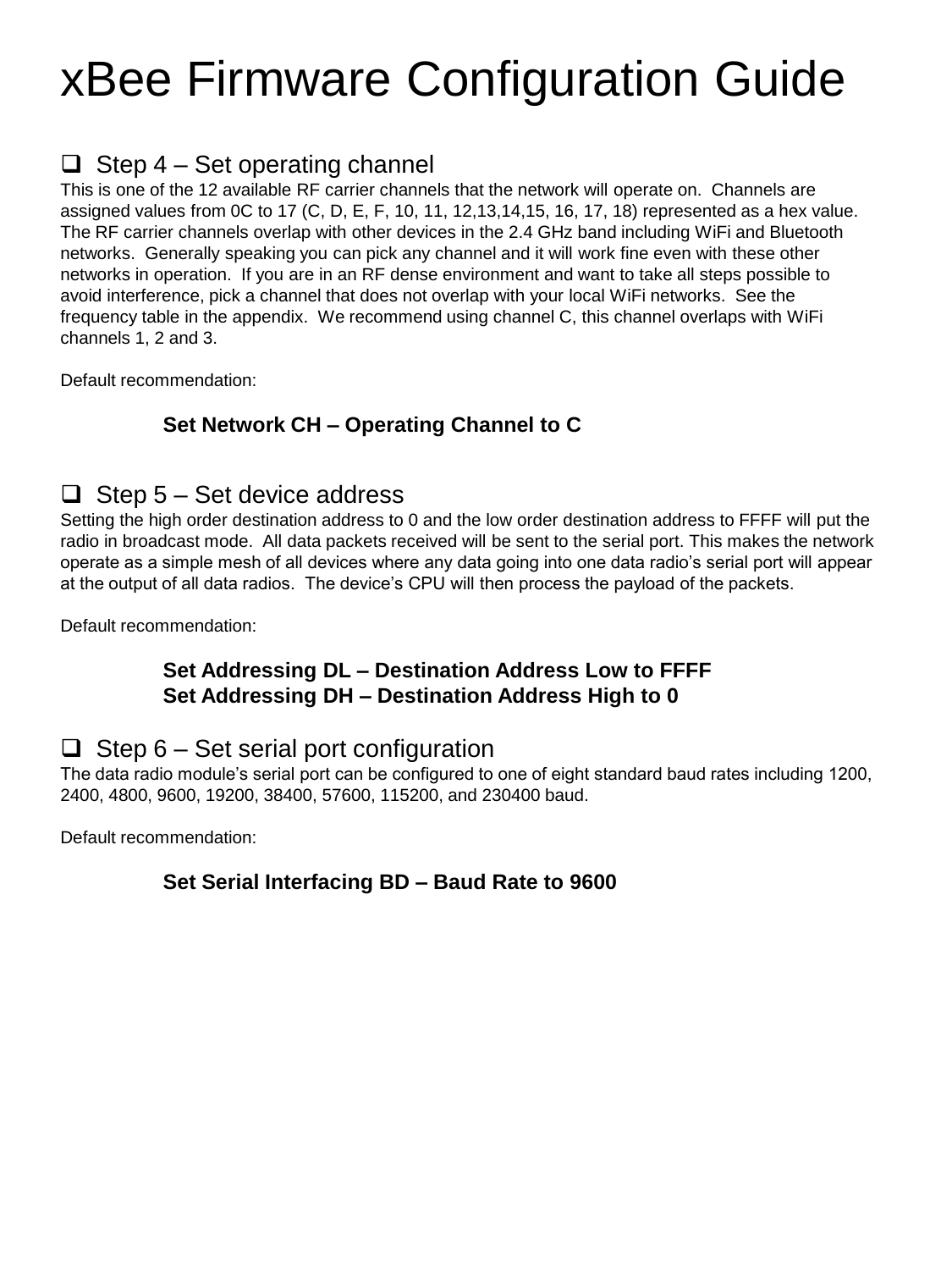## Network Topology

#### **Overview**

The Device Control Network can be built with wired or wireless devices or a combination of both. The network protocol is completely independent from the physical communications channels. In the DCN, all devices are listening all the time to the network. One device, typically a computer, is the master and all other devices are slaves. All slaves remain quiet until the master communicates with them. Every device, including the master has unique address. Typically the master is address 0 (zero) and devices are numbered 1, 2, 3 and so on. Think of the network as one big "party line" where everyone is connected all the time. When anyone transmits, all devices can hear it. There are three commonly used physical connections used in a DCN. They are RS232 for point to point applications with one master and one slave device. RS485 which is a serial interface but very different from RS232. RS485 uses differential signaling on a pair of wires (called the A and B wires) and operate half duplex. The advantage to RS485 is the ability to hang multiple devices on the A/B pair and the long physical distances that can be used. The third common connection type is an RF data channel. The DCN data radios take serial data into their UART and package the data up in a packet and transmits them to the other data radios in the network where the same data comes out the UART on the other end and into the local devices microcontroller. Lets look at some typical network configurations.



In the most simple example, the master can talk to a slave over a wired connection. Some Sierra Radio products have RS232 ports but all devices have the RS485 DCN connector which is a RJ45 (ethernet) modular connector.



When using a RF data radio module instead of a wired connection, the logical behavior is exactly the same. Data that comes out of the master's UART will arrive at the input to the UART on the slave.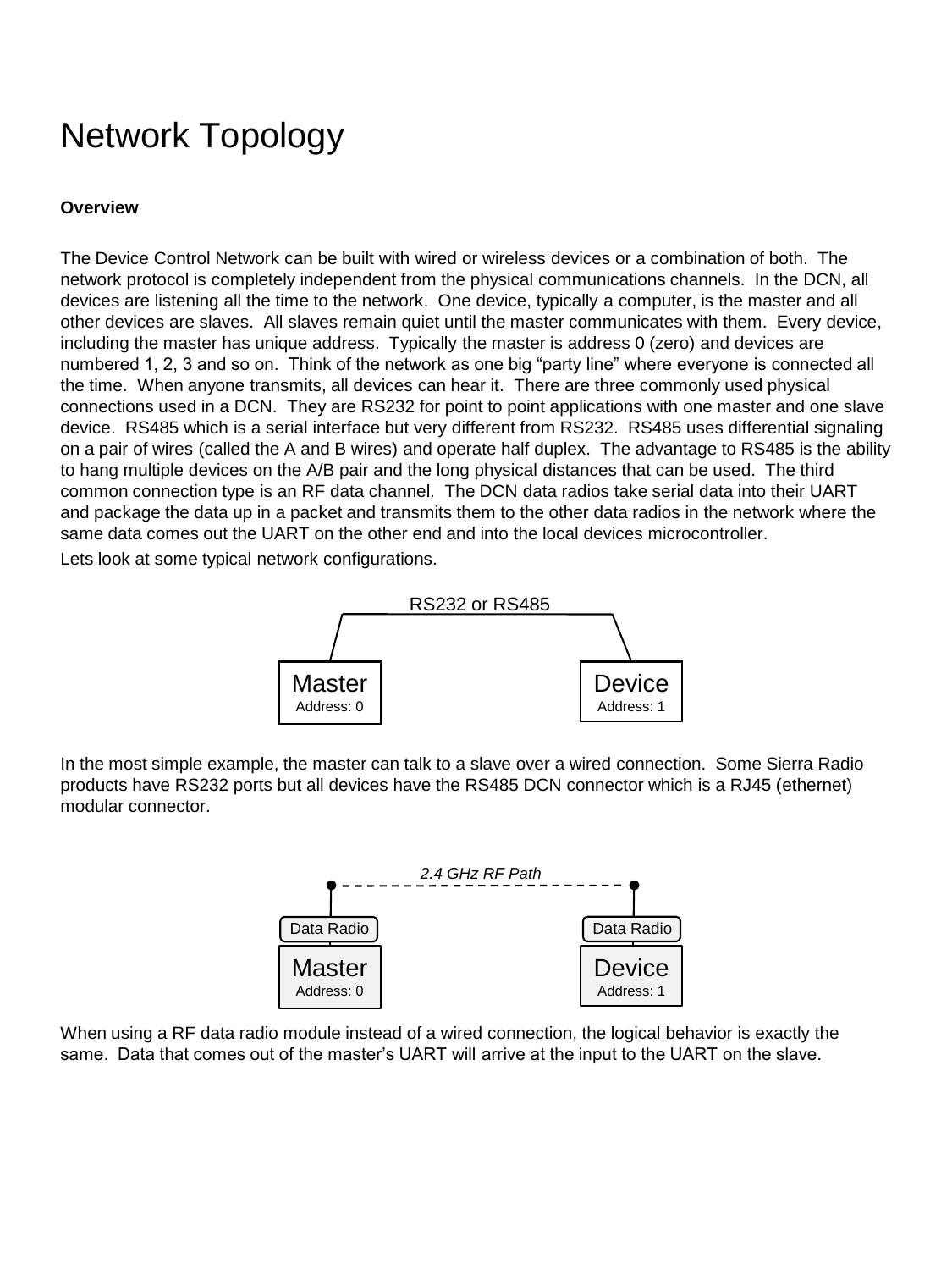## Network Topology

Wired and wireless connections can be combined. One example is where the local devices are connected with cable and the remote devices connected with a wireless data connection. For example…



In this example, all devices are listing at the same time to the DCN regardless of the medium of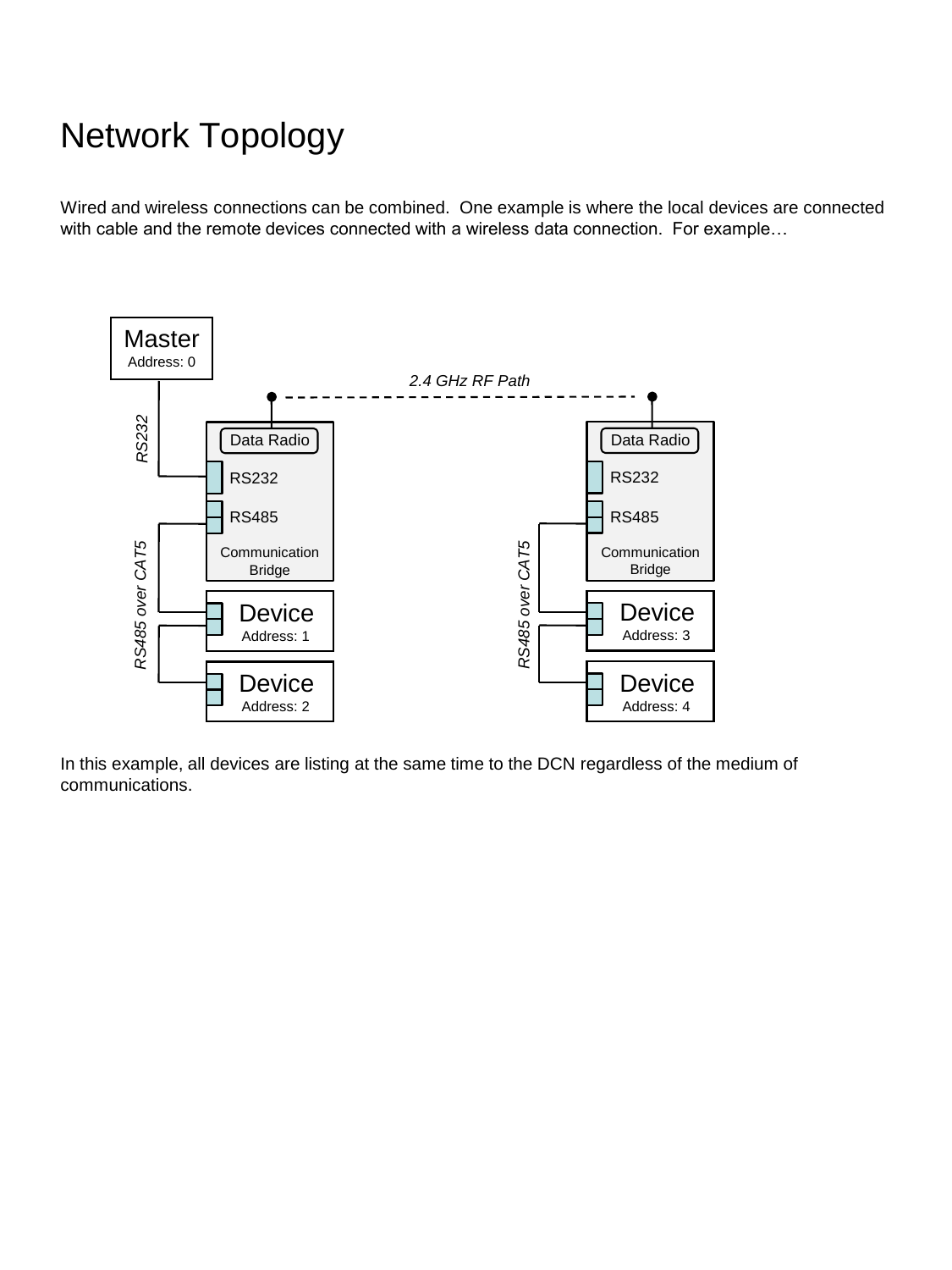## DigiMesh RF Data Module Reference

| Channel* | <b>SC</b> | Frequency<br>(MHz) |
|----------|-----------|--------------------|
| в        | 1         | 2.405              |
| c        | 2         | 2.410              |
| D        | 4         | 2.415              |
| E        | 8         | 2.420              |
| F        | 10        | 2.425              |
| 10       | 20        | 2.430              |
| 11       | 40        | 2.435              |
| 12       | 80        | 2.440              |
| 13       | 100       | 2.445              |
| 14       | 200       | 2.450              |
| 15       | 400       | 2.455              |
| 16       | 800       | 2.460              |
| 17       | 1000      | 2.465              |
| 18       | 2000      | 2.470              |
| 19       | 4000      | 2.475              |
| 1A       | 8000      | 2.480              |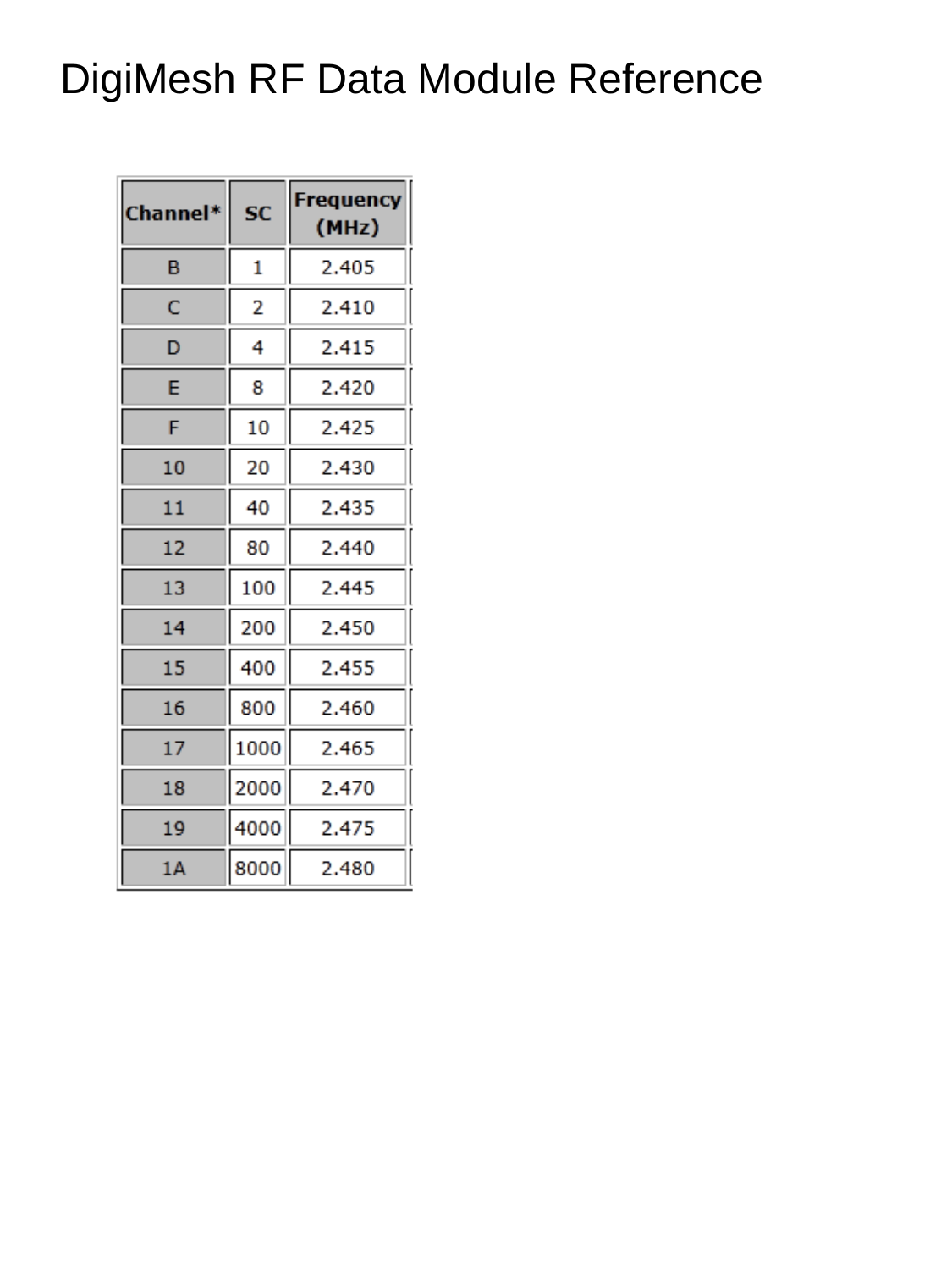

# Appendix

# Standard Commands Used By All Devices